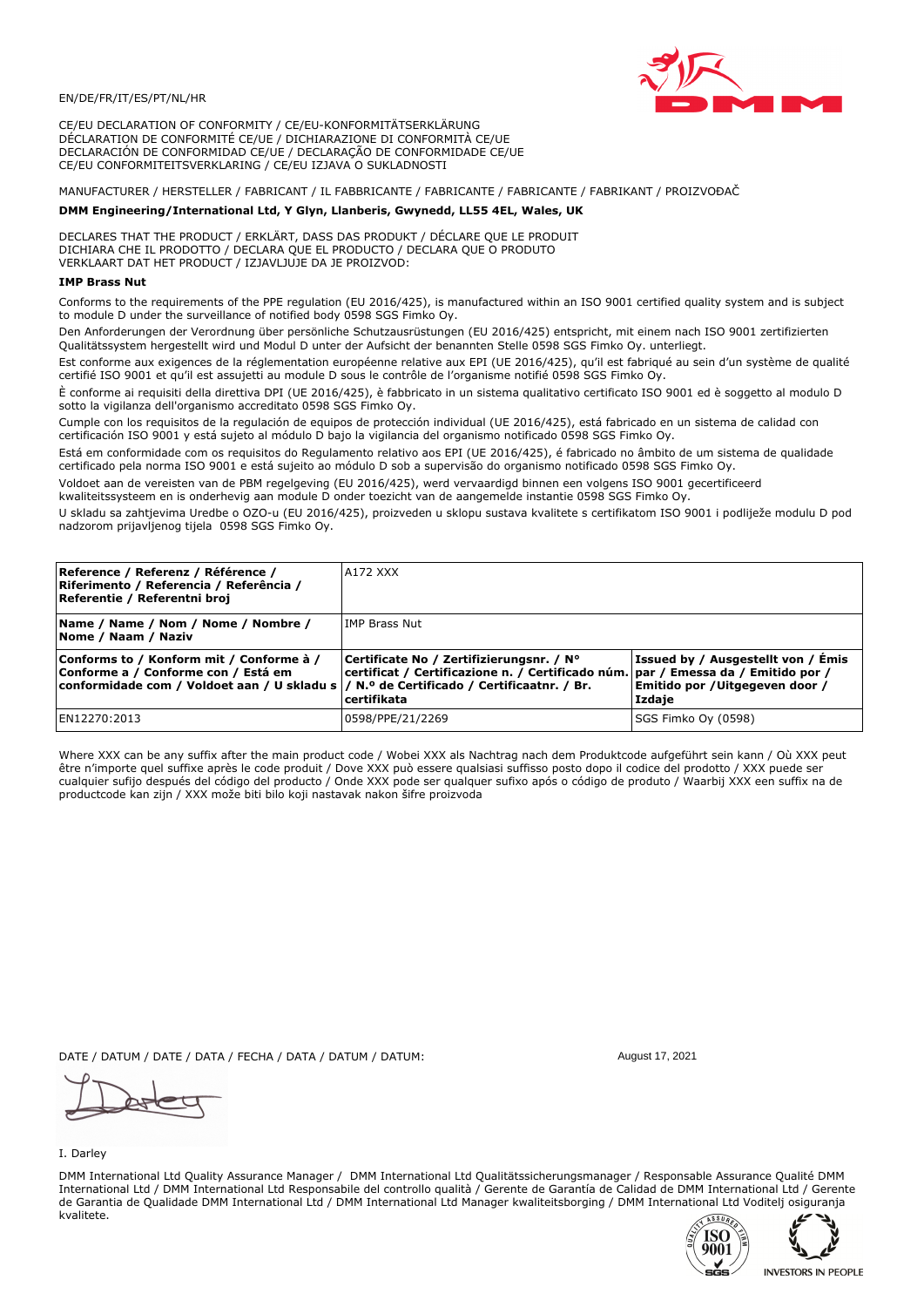

CE/EU-SAMSVARSERKLÆRING / CE/EU-FÖRKLARING OM ÖVERENSSTÄMMELSE CE/EU-VAATIMUSTENMUKAISUUSVAKUUTUS / CE/EU-OVERENSSTEMMELSESERKLÆRING DEKLARACJA ZGODNOŚCI WE/UE / CE/EU PROHLÁŠENÍ O SHODĚ CE/EÚ VYHLÁSENIE O ZHODE / DIKJARAZZJONI TA' KONFORMITÀ TAL-KE/UE

# PRODUSENT / TILLVERKAREN / VALMISTAJA / PRODUCENT / PRODUCENT / VÝROBCE / VÝROBCA / IL-MANIFATTUR

### DMM Engineering/International Ltd, Y Glyn, Llanberis, Gwynedd, LL55 4EL, Wales, UK

ERKLÆRER AT PRODUKTET / INTYGAR ATT PRODUKTEN / VAKUUTTAA, ETTÄ TÄMÄ TUOTE / ERKLÆRER, AT PRODUKTET / OŚWIADCZA, ŻE<br>WYRÓB / PROHLAŠUJE, ŽE PRODUKT / VYHLASUJE, ŽE VÝROBOK / JIDDIKJARA LI L-PRODOTT:

Overholder kravene i PVU-forordningen (EU 2016/425), er produsert innenfor et ISO 9001-sertifisert kvalitetssystem og er underlagt modul D under overvåkning av teknisk kontrollorgan 0598 SGS Fimko Ov.

Uppfyller kraven för PPE-reglerna (EU 2016/425), tillverkas inom ett ISO 9001-certifierat kvalitetssystem och är föremål för modul D under övervakning av anmält organ 0598 SGS Fimko Oy.

Noudattaa henkilönsuojaimia koskevan asetuksen (EU 2016/425) vaatimuksia, on valmistettu ISO 9001 -sertifioidun laatujärjestelmän mukaisesti ja että siihen sovelletaan ilmoitetun laitoksen 0598 SGS Fimko Oy.:in alaista D-moduulia.

Overholder kravene i forordningen om personlige værnemidler (EU 2016/425), er fremstillet i inden for det certificerede ISO 9001kvalitetssystem, og er underlagt modul D under overvågning af det bemyndigede organ 0598 SGS Fimko Oy.

Spełnia wymogi rozporządzenia w sprawie środków ochrony indywidualnej (UE 2016/425), jest produkowany w ramach systemu jakości zgodnego z ISO 9001 i podlega modułowi D pod nadzorem jednostki notyfikowanej 0598 SGS Fimko Oy.

Zařízení splňuje požadavky nařízení o osobních ochranných prostředcích 2016/425, je vyrobeno v systému řízení jakosti certifikovaném podle normy ISO 9001 a podléhá modulu D pod dohledem notifikované osoby č. 0598 SGS Fimko Oy.

Spĺňa požiadavky Nariadenia Európskeho parlamentu a Rady (EÚ) 2016/425 o osobných ochranných prostriedkoch, je vyrobený v rámci systému kvality certifikovaného podľa normy ISO 9001 a podlieha modulu D pod dohľadom notifikovaného orgánu č. 0598 SGS Fimko Oy.

Jikkonforma mar-rekwiżit tar-Regolament dwar il-PPE (UE 2016/425), u huwa manifatturat f'sistema ta' kwalità certifikata għall-ISO 9001 u soggett ghall-modulu D taht is-sorveljanza tal-korp notifikat 0598 SGS Fimko Oy.

| <b>Referanse / Referens / Viite / Reference / Nr A172 XXX</b><br>referencyjny / Reference / Značka /<br>Referenza                                                                                     |                                                                                                         |                                                                                                         |
|-------------------------------------------------------------------------------------------------------------------------------------------------------------------------------------------------------|---------------------------------------------------------------------------------------------------------|---------------------------------------------------------------------------------------------------------|
| Navn / Namn / Nimi / Navn / Nazwa /<br>Jméno / Názov / Isem                                                                                                                                           | lIMP Brass Nut                                                                                          |                                                                                                         |
| Overholder / Uppfyller kraven för / Vakuus<br>myönnetty perustuen standardiin: /<br> Overholder / Spełnia wymogi / Je ve shodě s  Č. certifikátu / Čertifikat Nru<br>/ Je v zhode s / Jikkonforma ma' | Sertifikatnr. / Certifikatnr. / Sertifikaattinro /<br>Certifikat nr. / Certyfikat nr / Č. certifikátu / | Utstedt av / Utfärdat av /<br>Myöntänyt / Udstedt af / Wydany<br>przez / Vydal / Vydal / Maħruġ<br>minn |
| EN12270:2013                                                                                                                                                                                          | 0598/PPE/21/2269                                                                                        | SGS Fimko Oy (0598)                                                                                     |

Der XXX kan være ethvert suffiks etter produktkoden / Där XXX kan vara valfri ändelse efter produktkoden / Jossa XXX voi olla mikä tahansa tuotekoodin jälkeen tuleva liite. / Hvor XXX kan være ethvert suffiks efter produktkoden / gdzie XXX może być dowolnym przyrostkiem po kodzie produktu / Kde XXX může být jakákoliv přípona za kódem produktu / Kde XXX môže byť akákoľvek prípona za kódom výrobku. / Fejn XXX jista jkun kwalunkwe suffiss wara l-kodici tal-prodott

DATO / DATUM / PÄIVÄMÄÄRÄ / DATO / DATA / DATUM / DÁTUM / DATA:

I. Darley

DMM International Ltd kvalitetssikringsleder / DMM International Ltd kvalitetssäkringschef / DMM International Ltd: n laadunvarmistuspäällikkö / DMM International Ltd kvalitetssikringschef / Menedzer ds. Zapewnienia jakości w DMM International Ltd. / DMM International Ltd Quality Assurance Manager / Manažér zabezpečenia kvality DMM International Ltd / DMM International Ltd Quality Assurance Manager





August 17, 2021